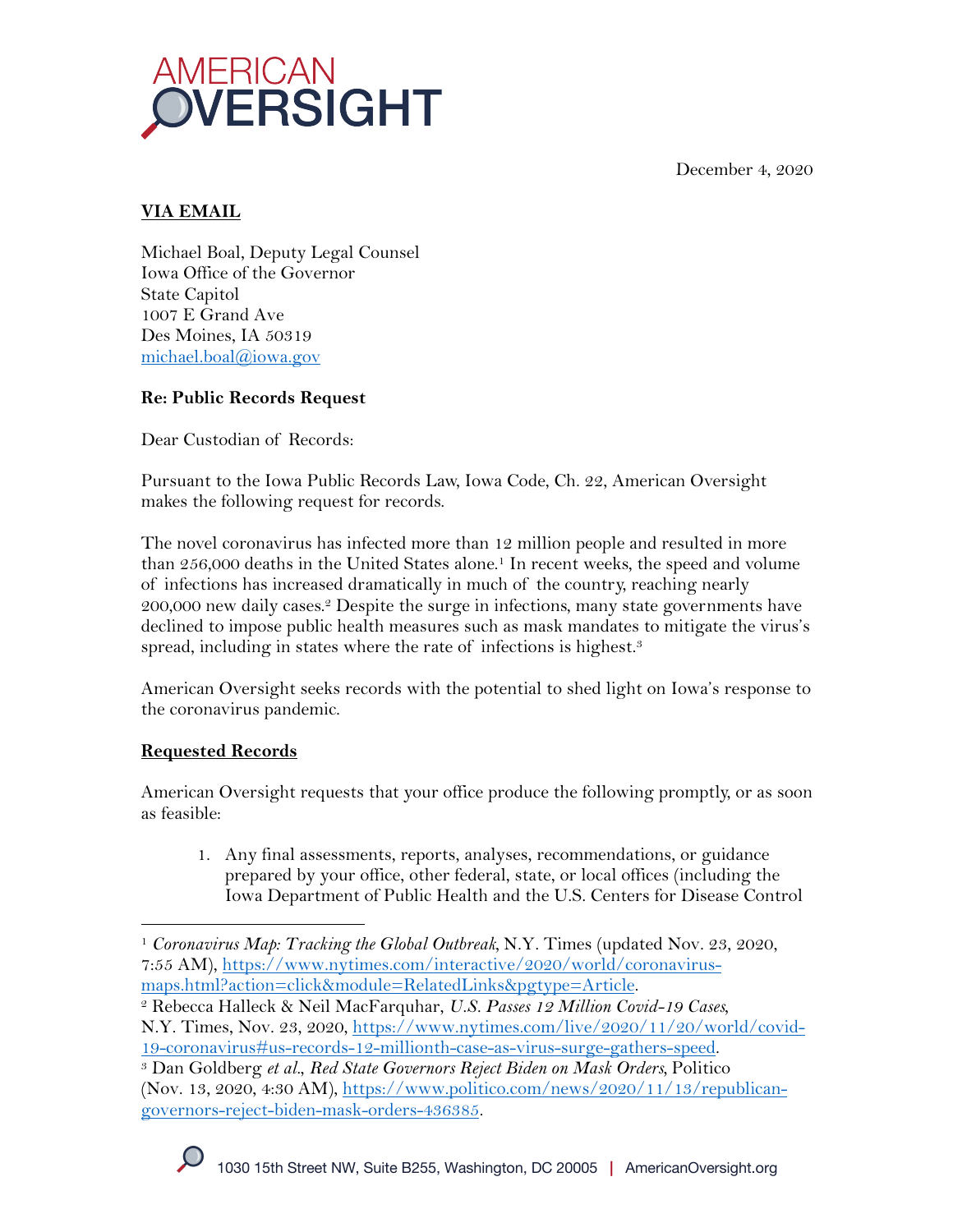and Prevention), or independent experts, regarding any projected or actual effects or impacts of a statewide mask mandate on the spread of COVID-19.

2. Any final assessments, reports, analyses, recommendations, or guidance prepared by your office, other federal, state, or local offices (including the Iowa Department of Public Health and the U.S. Centers for Disease Control and Prevention), or independent experts, regarding any projected or actual effects of Iowa's current public health measures on the spread of COVID-19.

Please provide all responsive records from July 1, 2020, to the date the search is conducted.

Please notify American Oversight of any anticipated fees or costs in excess of \$100 prior to incurring such costs or fee.

## **Guidance Regarding the Search & Processing of Requested Records**

In connection with its request for records, American Oversight provides the following guidance regarding the scope of the records sought and the search and processing of records:

- § In conducting your search, please understand the terms "record," in its broadest sense, to include any written, typed, recorded, graphic, printed, or audio material of any kind, and search all locations and systems likely to have responsive records, regardless of format, medium, or physical characteristics.
- Our request for records includes any attachments to those records or other materials enclosed with those records when they were previously transmitted. To the extent that an email is responsive to our request, our request includes all prior messages sent or received in that email chain, as well as any attachments to the email.
- Please search all relevant records or systems containing records regarding agency business. Do not exclude records regarding agency business contained in files, email accounts, or devices in the personal custody of your officials, such as personal email accounts or text messages. Records of official business conducted using unofficial systems or stored outside of official files are subject to the Public Records Act. 4
- In the event some portions of the requested records are properly exempt from disclosure, please disclose any reasonably segregable non-exempt portions of the requested records. If a request is denied in whole, please state specifically why it is not reasonable to segregate portions of the record for release.

<sup>4</sup> *See Linder v. Eckard*, 152 N.W.2d 833, 835 (Iowa 1967) ("It is the nature and purpose of the document, not the place where it is kept, which determines its status" as a public record).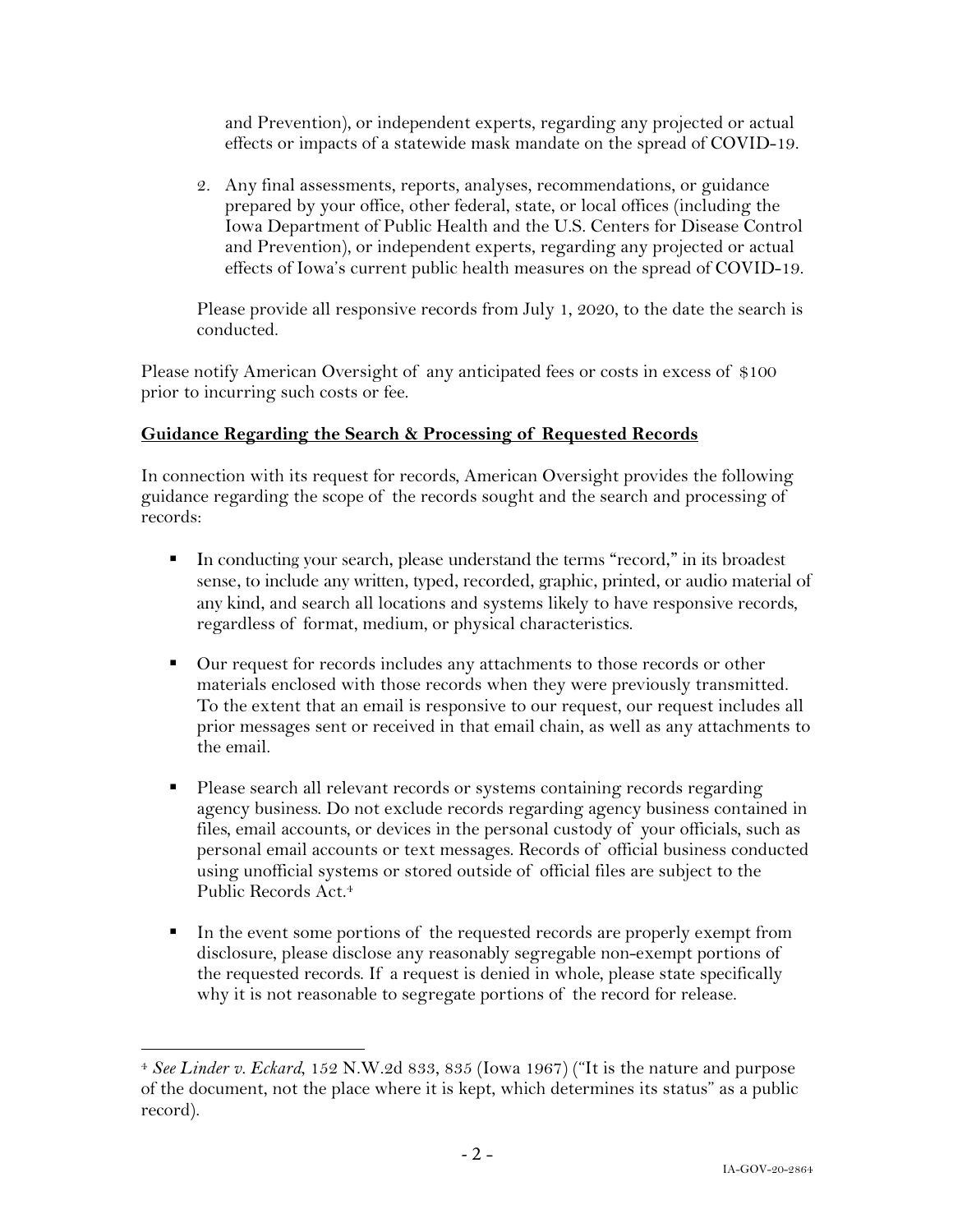■ Please take appropriate steps to ensure that records responsive to this request are not deleted by the agency before the completion of processing for this request. If records potentially responsive to this request are likely to be located on systems where they are subject to potential deletion, including on a scheduled basis, please take steps to prevent that deletion, including, as appropriate, by instituting a litigation hold on those records.

If you have any questions regarding how to construe this request for records or believe that further discussions regarding search and processing would facilitate a more efficient production of records of interest to American Oversight, please do not hesitate to contact American Oversight to discuss this request. American Oversight welcomes an opportunity to discuss its request with you before you undertake your search or incur search or duplication costs. By working together at the outset, American Oversight and your agency can decrease the likelihood of costly and time-consuming litigation in the future.

Where possible, please provide responsive material in an electronic format by email. Alternatively, please provide responsive material in native format or in PDF format on a USB drive. Please send any responsive material being sent by mail to American Oversight, 1030 15th Street NW, Suite B255, Washington, DC 20005. If it will accelerate release of responsive records to American Oversight, please also provide responsive material on a rolling basis.

## **Conclusion**

American Oversight is a  $501(c)(3)$  nonprofit with the mission to promote transparency in government, to educate the public about government activities, and to ensure the accountability of government officials. American Oversight uses the information gathered, and its analysis of it, to educate the public through reports, press releases, or other media. American Oversight also makes materials it gathers available on its public website and promotes their availability on social media platforms, such as Facebook and Twitter.<sup>5</sup>

We share a common mission to promote transparency in government. American Oversight looks forward to working with your agency on this request. If you do not

 $5$  American Oversight currently has approximately 15,600 page likes on Facebook and 106,000 followers on Twitter. American Oversight, Facebook, https://www.facebook.com/weareoversight/ (last visited Nov. 30, 2020); American

Oversight (@weareoversight), Twitter, https://twitter.com/weareoversight (last visited Nov. 30, 2020).